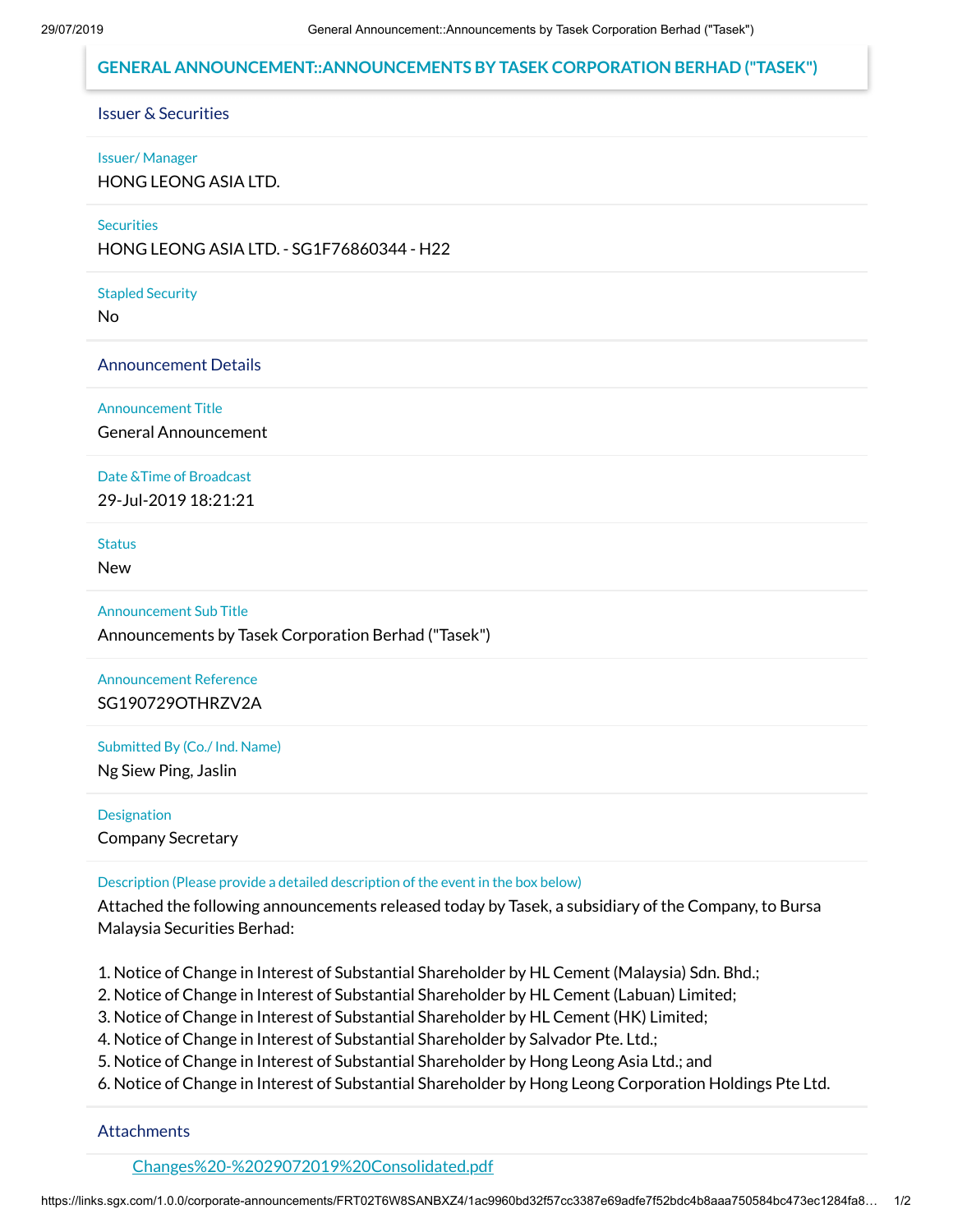Total size =395K MB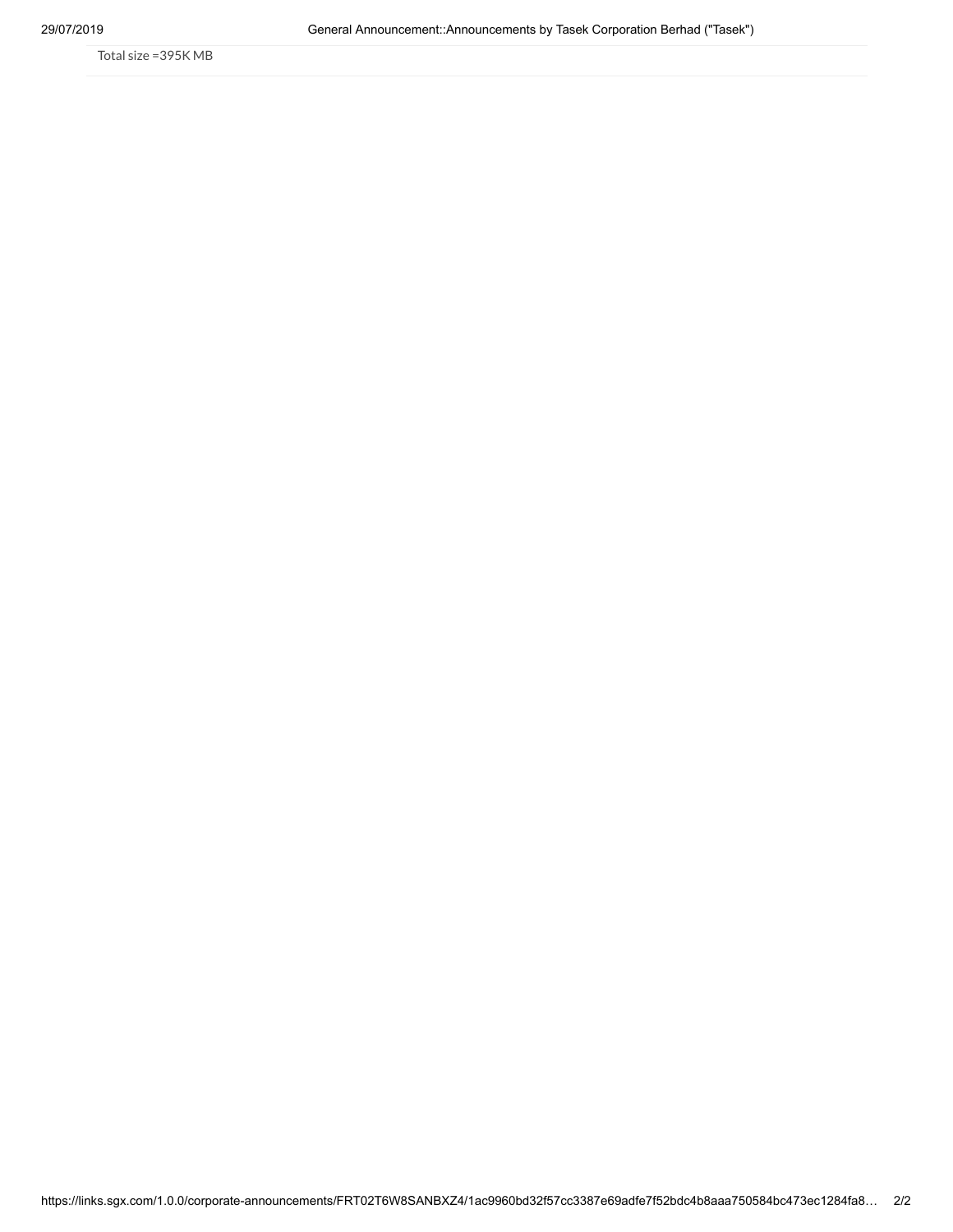## **TASEK CORPORATION BERHAD**

### **Particulars of substantial Securities Holder**

| <b>Name</b>                          | HL CEMENT (MALAYSIA) SDN. BHD.                                                                                                                |
|--------------------------------------|-----------------------------------------------------------------------------------------------------------------------------------------------|
| <b>Address</b>                       | 6th Floor, Office Block<br>Grand Millennium Kuala Lumpur<br>160 Jalan Bukit Bintang<br>Kuala Lumpur<br>55100 Wilayah Persekutuan<br>Malaysia. |
| Company No.                          | 873778-M                                                                                                                                      |
| Nationality/Country of incorporation | Malaysia                                                                                                                                      |
| <b>Descriptions (Class)</b>          | <b>Ordinary Shares</b>                                                                                                                        |

### **Details of changes**

| No.                                                                                                                                           | Date of change                                           | No of securities                                                                                    | <b>Type of Transaction</b> | Nature of Interest |  |
|-----------------------------------------------------------------------------------------------------------------------------------------------|----------------------------------------------------------|-----------------------------------------------------------------------------------------------------|----------------------------|--------------------|--|
| 1                                                                                                                                             | 25 Jul 2019                                              | 2,000                                                                                               | Acquired                   | Direct Interest    |  |
|                                                                                                                                               | Name of registered<br>holder                             | HL Cement (Malaysia) Sdn Bhd                                                                        |                            |                    |  |
|                                                                                                                                               | <b>Address of registered</b><br>holder                   | 6th Floor, Office Block Grand Millennium Kuala Lumpur 160 Jalan Bukit Bintang 55100 Kuala<br>Lumpur |                            |                    |  |
|                                                                                                                                               | Description of<br>"Others" Type of<br><b>Transaction</b> |                                                                                                     |                            |                    |  |
| 2                                                                                                                                             | 26 Jul 2019                                              | 8,500                                                                                               | Acquired                   | Direct Interest    |  |
|                                                                                                                                               | Name of registered<br>holder                             | HL Cement (Malaysia) Sdn Bhd                                                                        |                            |                    |  |
| <b>Address of registered</b><br>6th Floor, Office Block Grand Millennium Kuala Lumpur 160 Jalan Bukit Bintang 55100 Kuala<br>holder<br>Lumpur |                                                          |                                                                                                     |                            |                    |  |
|                                                                                                                                               | Description of<br>"Others" Type of<br><b>Transaction</b> |                                                                                                     |                            |                    |  |

| Circumstances by reason of which<br>change has occurred | Arising from acceptances received in respect of ordinary shares pursuant to the<br>unconditional voluntary take-over offer undertaken by Ridge Star Limited and HL<br>Cement (Malaysia) Sdn. Bhd. (the latter company being a direct/indirect wholly-<br>owned subsidiary of HL Cement (Labuan) Limited, HL Cement (HK) Limited and<br>Salvador Pte. Ltd.) for the remaining ordinary shares and preference shares of Tasek<br>Corporation Berhad. |
|---------------------------------------------------------|----------------------------------------------------------------------------------------------------------------------------------------------------------------------------------------------------------------------------------------------------------------------------------------------------------------------------------------------------------------------------------------------------------------------------------------------------|
| Nature of interest                                      | Direct Interest                                                                                                                                                                                                                                                                                                                                                                                                                                    |
| Direct (units)                                          | 94,216,567                                                                                                                                                                                                                                                                                                                                                                                                                                         |
| Direct $(\%)$                                           | 77.77                                                                                                                                                                                                                                                                                                                                                                                                                                              |
| Indirect/deemed interest (units)                        |                                                                                                                                                                                                                                                                                                                                                                                                                                                    |
| Indirect/deemed interest (%)                            |                                                                                                                                                                                                                                                                                                                                                                                                                                                    |
| Total no of securities after change                     | 94,216,567                                                                                                                                                                                                                                                                                                                                                                                                                                         |
| Date of notice                                          | 29 Jul 2019                                                                                                                                                                                                                                                                                                                                                                                                                                        |
| Date notice received by Listed Issuer                   | 29 Jul 2019                                                                                                                                                                                                                                                                                                                                                                                                                                        |

www.bursamalaysia.com/market/listed-companies/company-announcements/6237561 172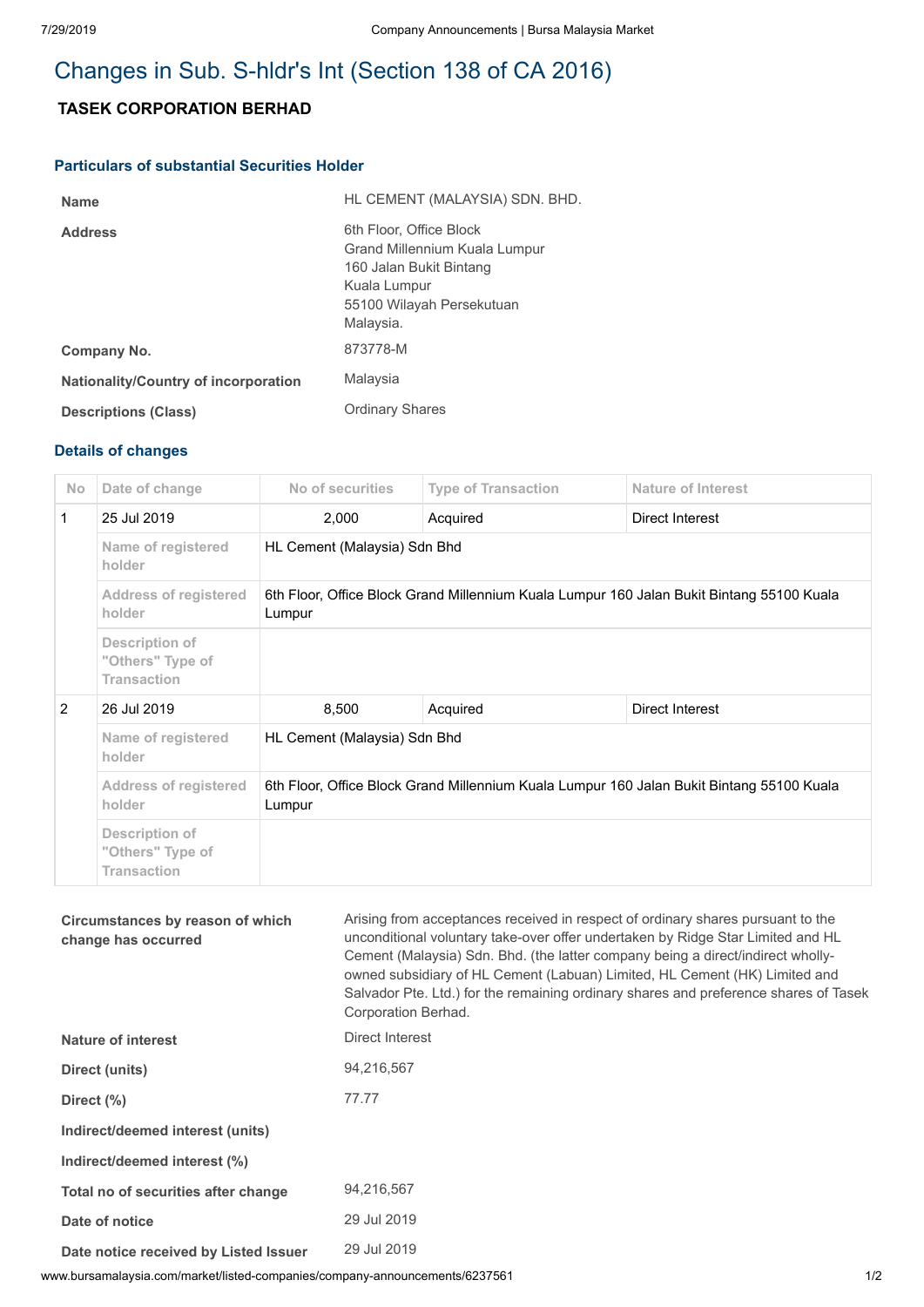| <b>Announcement Info</b> |                                                                                         |  |  |
|--------------------------|-----------------------------------------------------------------------------------------|--|--|
| <b>Company Name</b>      | TASEK CORPORATION BERHAD                                                                |  |  |
| <b>Stock Name</b>        | TASFK                                                                                   |  |  |
| Date Announced           | 29 Jul 2019                                                                             |  |  |
| Category                 | Change in the Interest of Substantial Shareholder Pursuant to<br>Section 138 of CA 2016 |  |  |
| <b>Reference Number</b>  | CS2-29072019-00099                                                                      |  |  |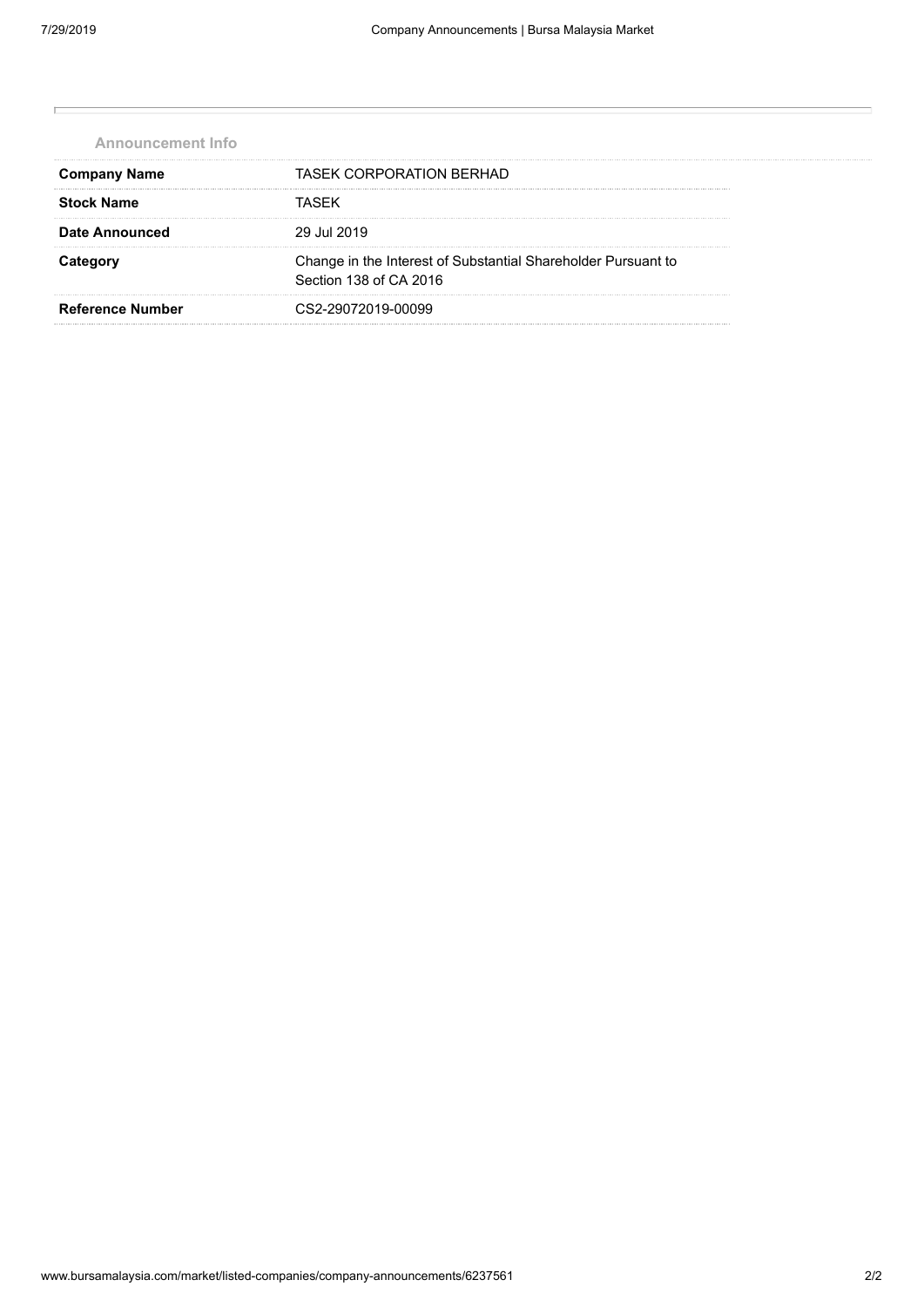## **TASEK CORPORATION BERHAD**

### **Particulars of substantial Securities Holder**

| <b>Name</b>                                 | HL CEMENT (LABUAN) LIMITED                                                                             |
|---------------------------------------------|--------------------------------------------------------------------------------------------------------|
| <b>Address</b>                              | Level 15(A1), Main Office Tower<br>Financial Park Labuan<br>Jalan Merdeka<br>87000 Labuan<br>Malaysia. |
| Company No.                                 | LL07265                                                                                                |
| <b>Nationality/Country of incorporation</b> | Malaysia                                                                                               |
| <b>Descriptions (Class)</b>                 | <b>Ordinary Shares</b>                                                                                 |

### **Details of changes**

| <b>No</b> | Date of change                                           | No of securities                                                                                    | <b>Type of Transaction</b> | Nature of Interest |  |
|-----------|----------------------------------------------------------|-----------------------------------------------------------------------------------------------------|----------------------------|--------------------|--|
| 1         | 25 Jul 2019                                              | 2,000                                                                                               | Acquired                   | Direct Interest    |  |
|           | Name of registered<br>holder                             | HL Cement (Malaysia) Sdn Bhd                                                                        |                            |                    |  |
|           | <b>Address of registered</b><br>holder                   | 6th Floor, Office Block Grand Millennium Kuala Lumpur 160 Jalan Bukit Bintang 55100 Kuala<br>Lumpur |                            |                    |  |
|           | Description of<br>"Others" Type of<br><b>Transaction</b> |                                                                                                     |                            |                    |  |
| 2         | 26 Jul 2019                                              | 8,500                                                                                               | Acquired                   | Direct Interest    |  |
|           | Name of registered<br>holder                             | HL Cement (Malaysia) Sdn Bhd                                                                        |                            |                    |  |
|           | <b>Address of registered</b><br>holder                   | 6th Floor, Office Block Grand Millennium Kuala Lumpur 160 Jalan Bukit Bintang 55100 Kuala<br>Lumpur |                            |                    |  |
|           | Description of<br>"Others" Type of<br><b>Transaction</b> |                                                                                                     |                            |                    |  |

### **Circumstances by reason of which change has occurred**

Arising from acceptances received in respect of ordinary shares pursuant to the unconditional voluntary take-over offer undertaken by Ridge Star Limited and HL Cement (Malaysia) Sdn. Bhd. (the latter company being a direct/indirect whollyowned subsidiary of HL Cement (Labuan) Limited, HL Cement (HK) Limited and Salvador Pte. Ltd.) for the remaining ordinary shares and preference shares of Tasek Corporation Berhad.

| Nature of interest                    | Deemed Interest |
|---------------------------------------|-----------------|
| Direct (units)                        |                 |
| Direct (%)                            |                 |
| Indirect/deemed interest (units)      | 94.216.567      |
| Indirect/deemed interest (%)          | 77.77           |
| Total no of securities after change   | 94.216.567      |
| Date of notice                        | 29 Jul 2019     |
| Date notice received by Listed Issuer | 29 Jul 2019     |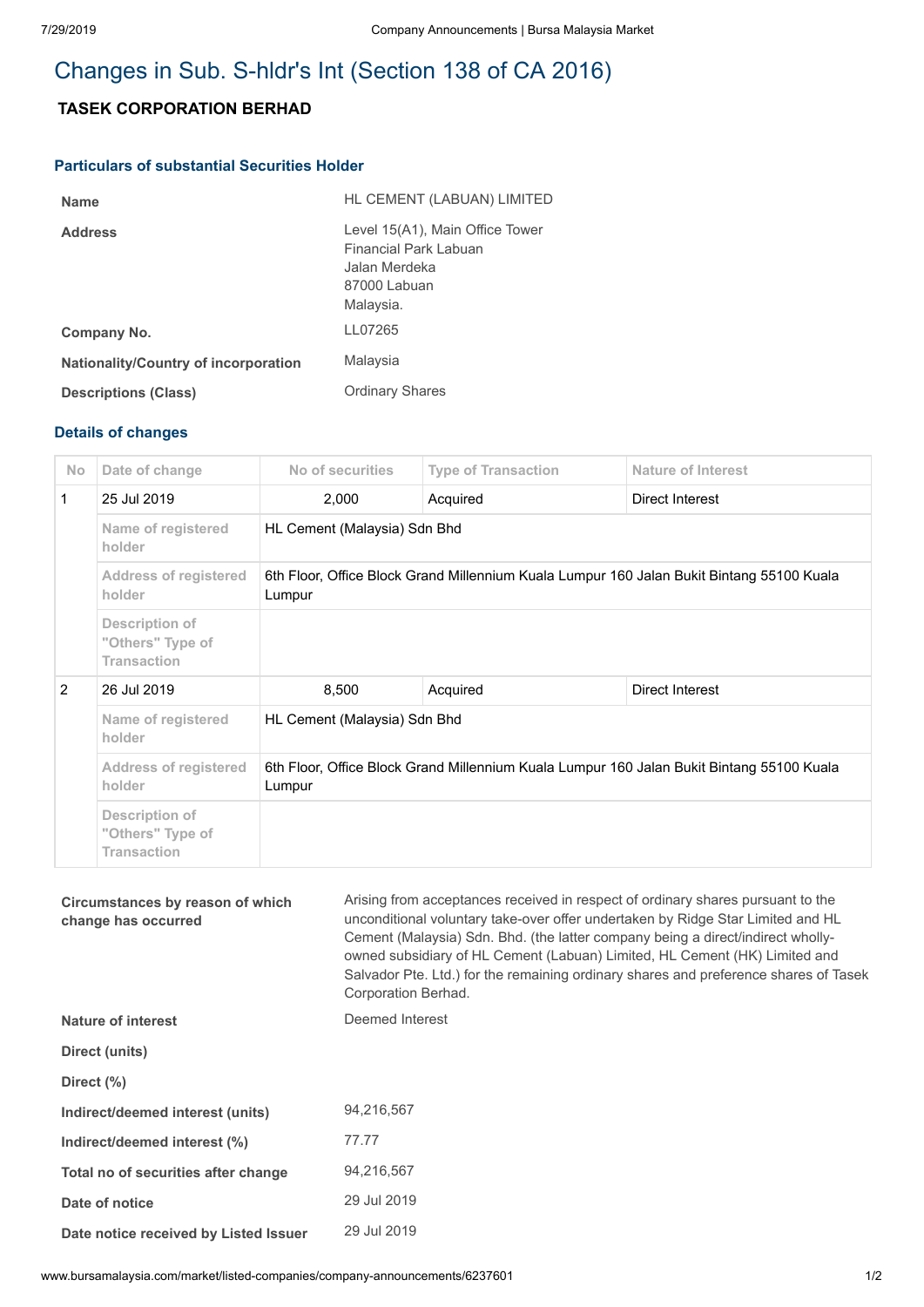| <b>Announcement Info</b> |  |  |
|--------------------------|--|--|
| <b>Company Name</b>      |  |  |
| <b>Stock Name</b>        |  |  |
| Date Announced           |  |  |
|                          |  |  |
| <b>Reference Number</b>  |  |  |
|                          |  |  |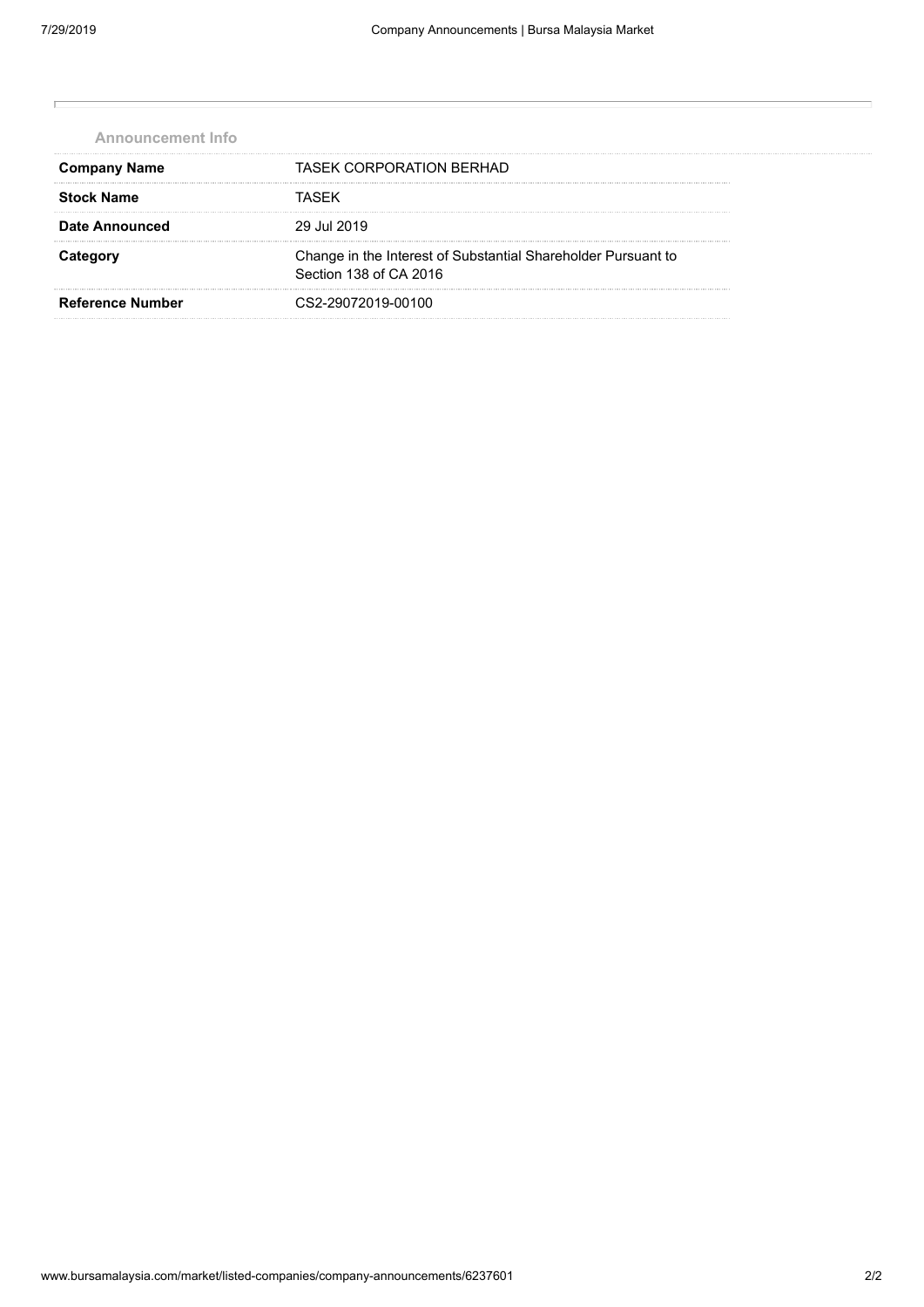## **TASEK CORPORATION BERHAD**

#### **Particulars of substantial Securities Holder**

| HL CEMENT (HK) LIMITED                                                               |
|--------------------------------------------------------------------------------------|
| Unit 606, 6th Floor<br>Alliance Building<br>133 Connaught Road Central<br>Hong Kong. |
| 1375335                                                                              |
| Hong Kong                                                                            |
| <b>Ordinary Shares</b>                                                               |
|                                                                                      |

### **Details of changes**

| No. | Date of change                                           | No of securities                                                                                    | <b>Type of Transaction</b> | Nature of Interest |  |
|-----|----------------------------------------------------------|-----------------------------------------------------------------------------------------------------|----------------------------|--------------------|--|
| 1   | 25 Jul 2019                                              | 2,000                                                                                               | Acquired                   | Direct Interest    |  |
|     | Name of registered<br>holder                             | HL Cement (Malaysia) Sdn Bhd                                                                        |                            |                    |  |
|     | <b>Address of registered</b><br>holder                   | 6th Floor, Office Block Grand Millennium Kuala Lumpur 160 Jalan Bukit Bintang 55100 Kuala<br>Lumpur |                            |                    |  |
|     | Description of<br>"Others" Type of<br><b>Transaction</b> |                                                                                                     |                            |                    |  |
| 2   | 26 Jul 2019                                              | 8,500                                                                                               | Acquired                   | Direct Interest    |  |
|     | Name of registered<br>holder                             | HL Cement (Malaysia) Sdn Bhd                                                                        |                            |                    |  |
|     | <b>Address of registered</b><br>holder                   | 6th Floor, Office Block Grand Millennium Kuala Lumpur 160 Jalan Bukit Bintang 55100 Kuala<br>Lumpur |                            |                    |  |
|     | Description of<br>"Others" Type of<br><b>Transaction</b> |                                                                                                     |                            |                    |  |

#### **Circumstances by reason of which change has occurred**

Arising from acceptances received in respect of ordinary shares pursuant to the unconditional voluntary take-over offer undertaken by Ridge Star Limited and HL Cement (Malaysia) Sdn. Bhd. (the latter company being a direct/indirect whollyowned subsidiary of HL Cement (Labuan) Limited, HL Cement (HK) Limited and Salvador Pte. Ltd.) for the remaining ordinary shares and preference shares of Tasek Corporation Berhad.

| Nature of interest                    | Deemed Interest |  |
|---------------------------------------|-----------------|--|
| Direct (units)                        |                 |  |
| Direct (%)                            |                 |  |
| Indirect/deemed interest (units)      | 94.216.567      |  |
| Indirect/deemed interest (%)          | 77.77           |  |
| Total no of securities after change   | 94.216.567      |  |
| Date of notice                        | 29 Jul 2019     |  |
| Date notice received by Listed Issuer | 29 Jul 2019     |  |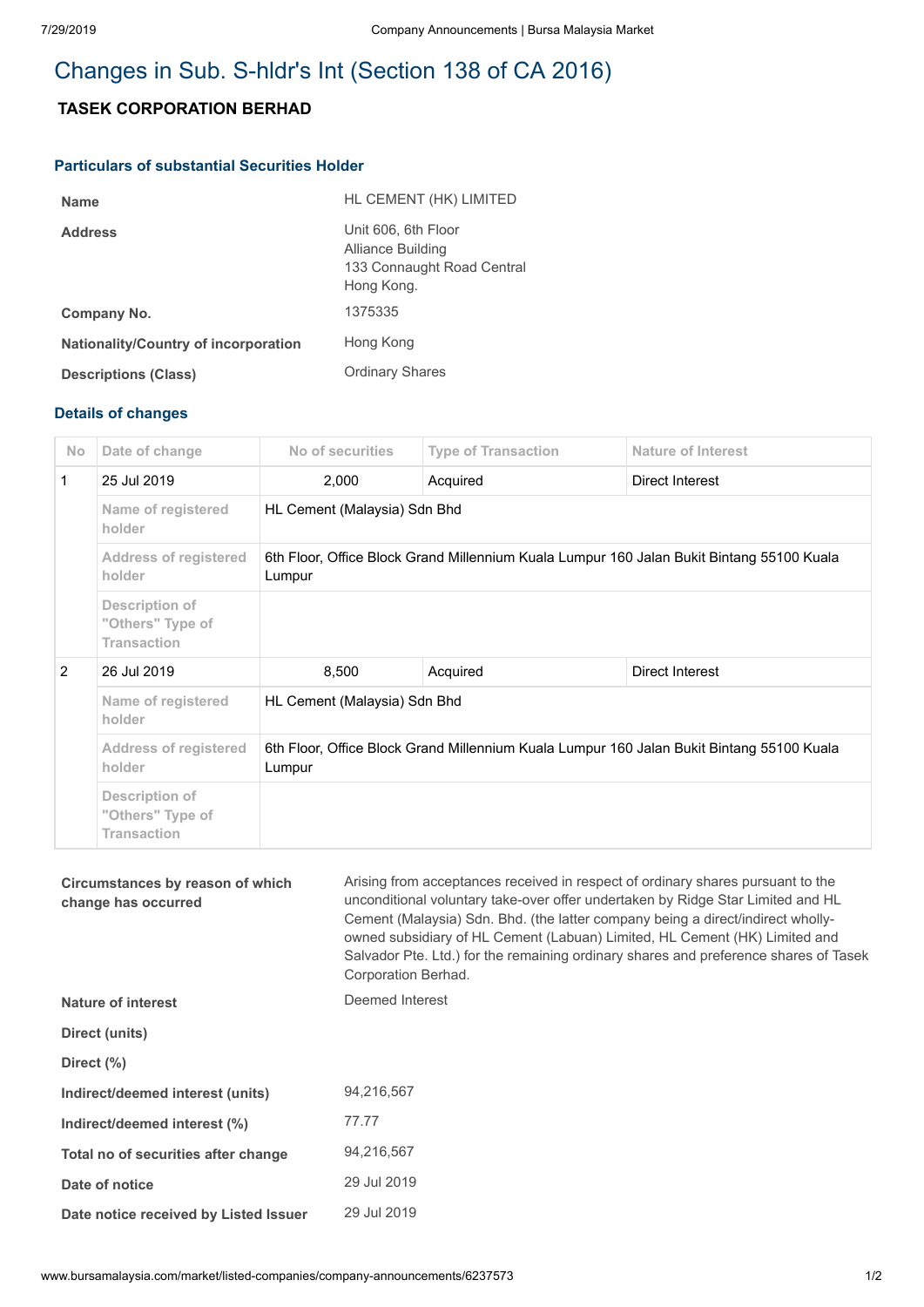| <b>Announcement Info</b> |                                                                                         |  |
|--------------------------|-----------------------------------------------------------------------------------------|--|
| <b>Company Name</b>      | <b>TASEK CORPORATION BERHAD</b>                                                         |  |
| <b>Stock Name</b>        | TASFK                                                                                   |  |
| Date Announced           | 29 Jul 2019                                                                             |  |
|                          | Change in the Interest of Substantial Shareholder Pursuant to<br>Section 138 of CA 2016 |  |
| Reference Number         | CS2-29072019-00103                                                                      |  |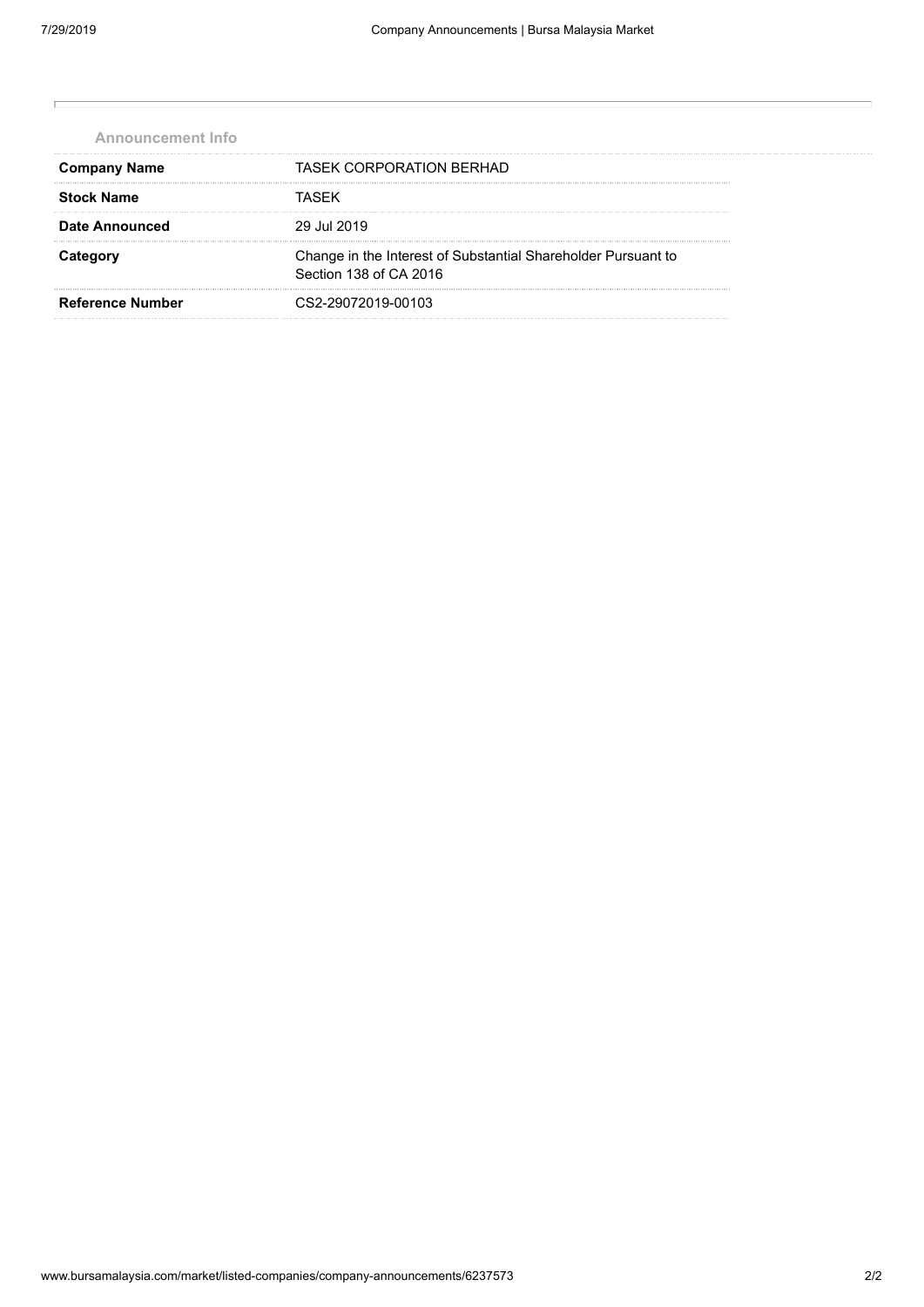## **TASEK CORPORATION BERHAD**

### **Particulars of substantial Securities Holder**

| <b>Name</b>                                 | SALVADOR PTE, LTD.                                                    |
|---------------------------------------------|-----------------------------------------------------------------------|
| <b>Address</b>                              | 16 Raffles Quay<br>#26-00 Hong Leong Building<br>048581<br>Singapore. |
| Company No.                                 | 200811438E                                                            |
| <b>Nationality/Country of incorporation</b> | Singapore                                                             |
| <b>Descriptions (Class)</b>                 | <b>Ordinary Shares</b>                                                |

### **Details of changes**

| <b>No</b> | Date of change                                           | No of securities                                                                                    | <b>Type of Transaction</b> | Nature of Interest |  |
|-----------|----------------------------------------------------------|-----------------------------------------------------------------------------------------------------|----------------------------|--------------------|--|
| 1         | 25 Jul 2019                                              | 2,000                                                                                               | Acquired                   | Direct Interest    |  |
|           | Name of registered<br>holder                             | HL Cement (Malaysia) Sdn Bhd                                                                        |                            |                    |  |
|           | <b>Address of registered</b><br>holder                   | 6th Floor, Office Block Grand Millennium Kuala Lumpur 160 Jalan Bukit Bintang 55100 Kuala<br>Lumpur |                            |                    |  |
|           | Description of<br>"Others" Type of<br><b>Transaction</b> |                                                                                                     |                            |                    |  |
| 2         | 26 Jul 2019                                              | 8,500                                                                                               | Acquired                   | Direct Interest    |  |
|           | Name of registered<br>holder                             | HL Cement (Malaysia) Sdn Bhd                                                                        |                            |                    |  |
|           | <b>Address of registered</b><br>holder                   | 6th Floor, Office Block Grand Millennium Kuala Lumpur 160 Jalan Bukit Bintang 55100 Kuala<br>Lumpur |                            |                    |  |
|           | Description of<br>"Others" Type of<br><b>Transaction</b> |                                                                                                     |                            |                    |  |

#### **Circumstances by reason of which change has occurred**

Arising from acceptances received in respect of ordinary shares pursuant to the unconditional voluntary take-over offer undertaken by Ridge Star Limited and HL Cement (Malaysia) Sdn. Bhd. (the latter company being a direct/indirect whollyowned subsidiary of HL Cement (Labuan) Limited, HL Cement (HK) Limited and Salvador Pte. Ltd.) for the remaining ordinary shares and preference shares of Tasek Corporation Berhad.

| Nature of interest                    | Deemed Interest |  |
|---------------------------------------|-----------------|--|
| Direct (units)                        |                 |  |
| Direct (%)                            |                 |  |
| Indirect/deemed interest (units)      | 94.216.567      |  |
| Indirect/deemed interest (%)          | 77.77           |  |
| Total no of securities after change   | 94.216.567      |  |
| Date of notice                        | 29 Jul 2019     |  |
| Date notice received by Listed Issuer | 29 Jul 2019     |  |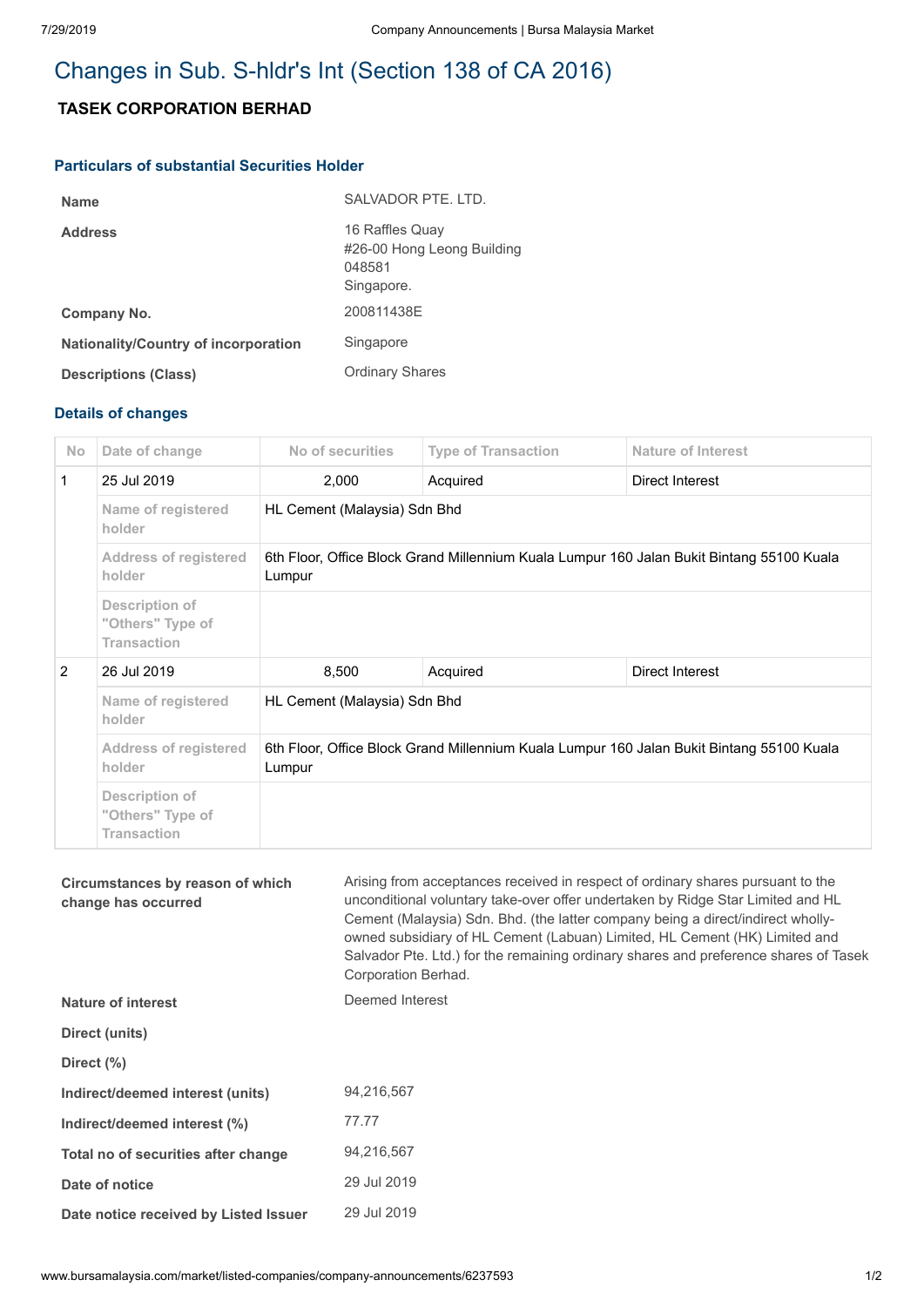| <b>Announcement Info</b> |                                                                                         |
|--------------------------|-----------------------------------------------------------------------------------------|
| <b>Company Name</b>      | TASEK CORPORATION BERHAD                                                                |
| <b>Stock Name</b>        | TASFK                                                                                   |
| Date Announced           | 29 Jul 2019                                                                             |
|                          | Change in the Interest of Substantial Shareholder Pursuant to<br>Section 138 of CA 2016 |
| <b>Reference Number</b>  | CS2-29072019-00104                                                                      |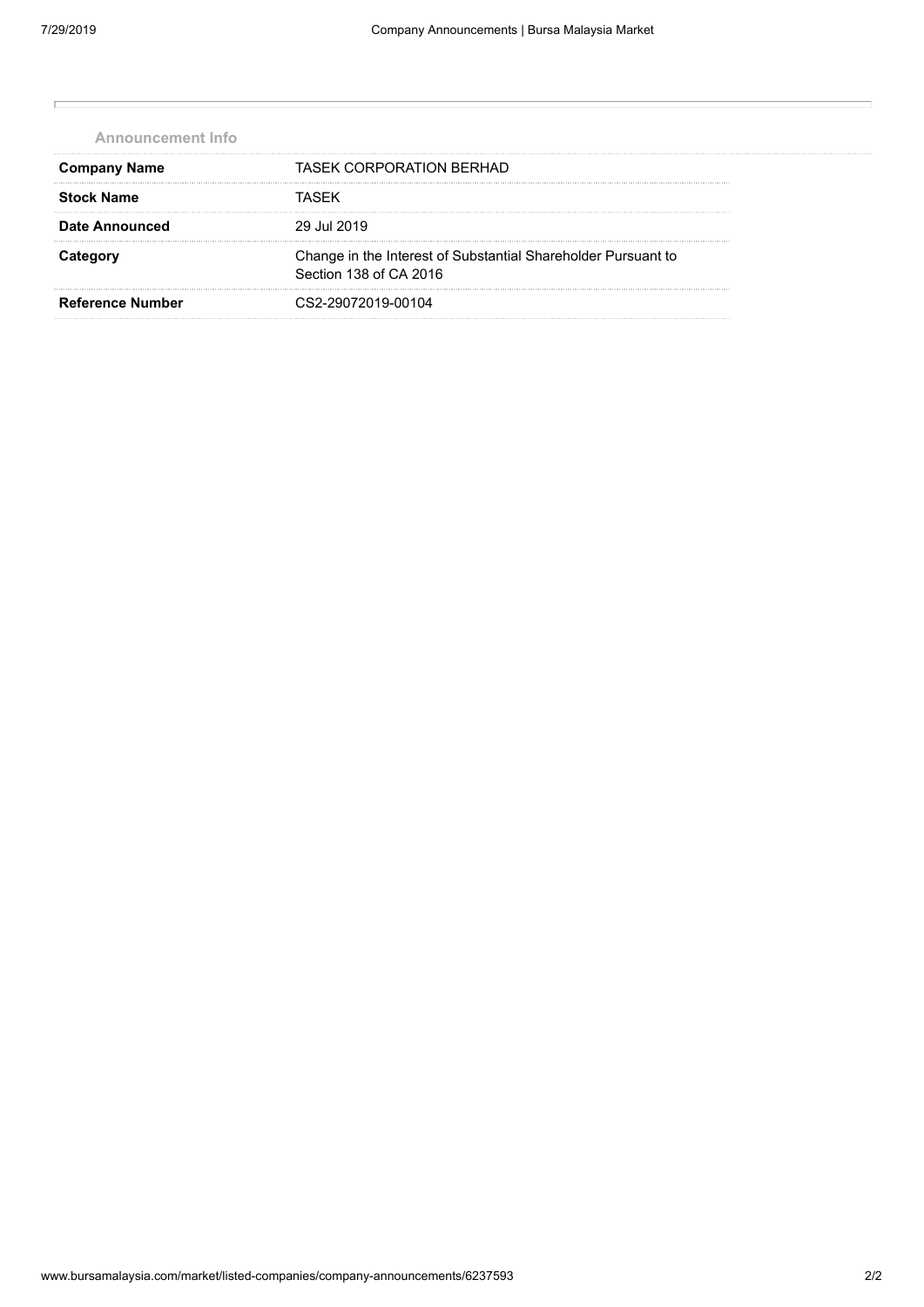## **TASEK CORPORATION BERHAD**

### **Particulars of substantial Securities Holder**

| <b>Name</b>                                 | <b>HONG LEONG ASIA LTD.</b>                                           |
|---------------------------------------------|-----------------------------------------------------------------------|
| <b>Address</b>                              | 16 Raffles Quay<br>#26-00 Hong Leong Building<br>048581<br>Singapore. |
| Company No.                                 | 196300306G                                                            |
| <b>Nationality/Country of incorporation</b> | Singapore                                                             |
| <b>Descriptions (Class)</b>                 | <b>Ordinary Shares</b>                                                |

### **Details of changes**

| No | Date of change                                           | No of securities                                                                                    | <b>Type of Transaction</b> | <b>Nature of Interest</b> |
|----|----------------------------------------------------------|-----------------------------------------------------------------------------------------------------|----------------------------|---------------------------|
| 1  | 25 Jul 2019                                              | 2,000                                                                                               | Acquired                   | Direct Interest           |
|    | Name of registered<br>holder                             | HL Cement (Malaysia) Sdn Bhd                                                                        |                            |                           |
|    | <b>Address of registered</b><br>holder                   | 6th Floor, Office Block Grand Millennium Kuala Lumpur 160 Jalan Bukit Bintang 55100 Kuala<br>Lumpur |                            |                           |
|    | Description of<br>"Others" Type of<br><b>Transaction</b> |                                                                                                     |                            |                           |
| 2  | 26 Jul 2019                                              | 8,500                                                                                               | Acquired                   | Direct Interest           |
|    | Name of registered<br>holder                             | HL Cement (Malaysia) Sdn Bhd                                                                        |                            |                           |
|    | <b>Address of registered</b><br>holder                   | 6th Floor, Office Block Grand Millennium Kuala Lumpur 160 Jalan Bukit Bintang 55100 Kuala<br>Lumpur |                            |                           |
|    | Description of<br>"Others" Type of<br><b>Transaction</b> |                                                                                                     |                            |                           |

#### **Circumstances by reason of which change has occurred**

Arising from the acceptances received in respect of ordinary shares pursuant to the unconditional voluntary take-over offer undertaken by Ridge Star Limited and HL Cement (Malaysia) Sdn. Bhd. (both companies being wholly-owned subsidiaries of Hong Leong Asia Ltd., which in turn is a subsidiary of Hong Leong Corporation Holdings Pte Ltd.) for the remaining ordinary shares and preference shares of Tasek Corporation Berhad.

| Nature of interest                    | Deemed Interest |  |
|---------------------------------------|-----------------|--|
| Direct (units)                        |                 |  |
| Direct (%)                            |                 |  |
| Indirect/deemed interest (units)      | 104.116.227     |  |
| Indirect/deemed interest (%)          | 85.95           |  |
| Total no of securities after change   | 104.116.227     |  |
| Date of notice                        | 29 Jul 2019     |  |
| Date notice received by Listed Issuer | 29 Jul 2019     |  |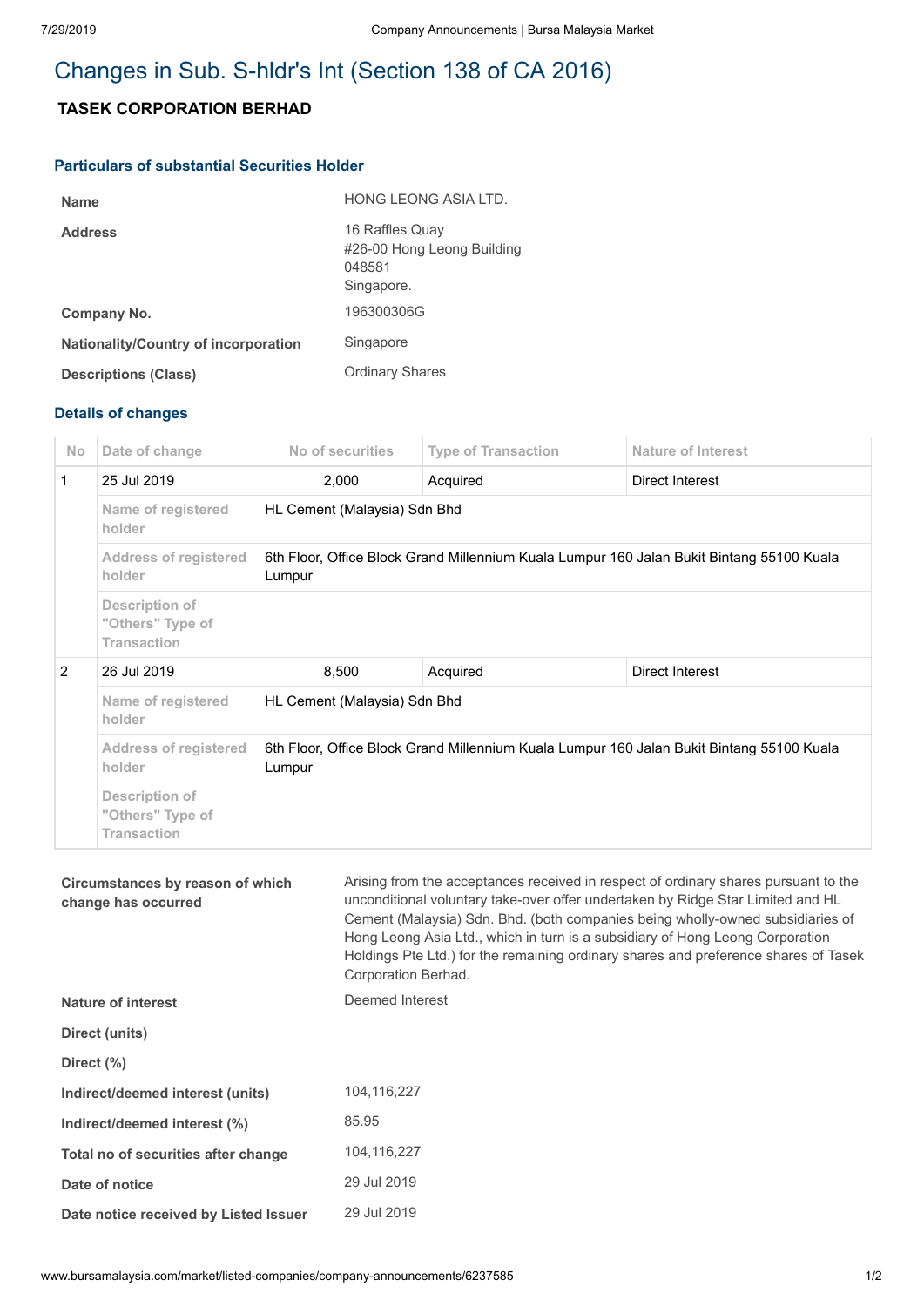| TASEK CORPORATION BERHAD                                                                |
|-----------------------------------------------------------------------------------------|
| TASFK                                                                                   |
| 29 Jul 2019                                                                             |
| Change in the Interest of Substantial Shareholder Pursuant to<br>Section 138 of CA 2016 |
| CS2-29072019-00106                                                                      |
|                                                                                         |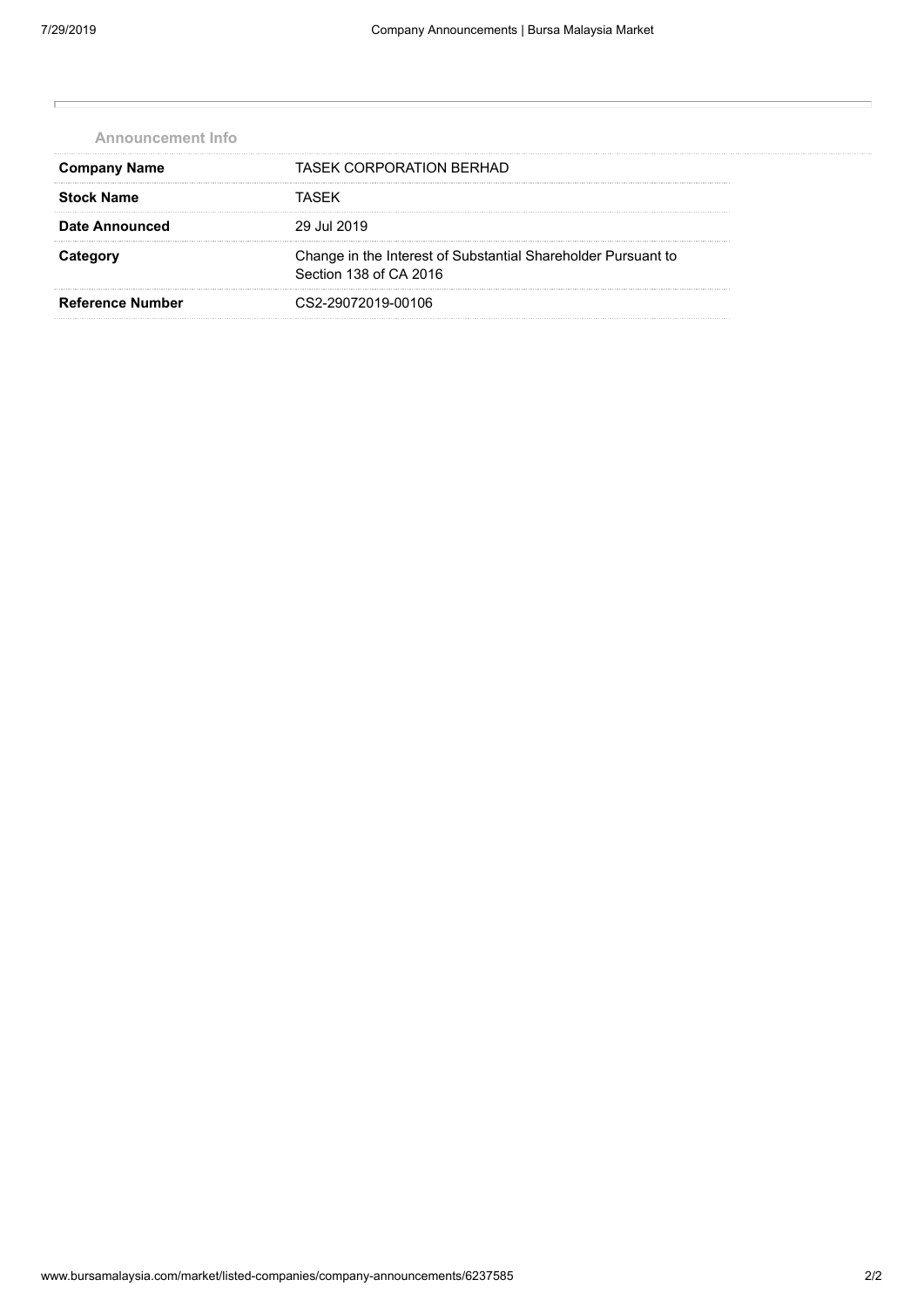## **TASEK CORPORATION BERHAD**

### **Particulars of substantial Securities Holder**

| <b>Name</b>                          | HONG LEONG CORPORATION HOLDINGS PTE LTD                               |
|--------------------------------------|-----------------------------------------------------------------------|
| <b>Address</b>                       | 16 Raffles Quay<br>#26-00 Hong Leong Building<br>048581<br>Singapore. |
| Company No.                          | 200106814M                                                            |
| Nationality/Country of incorporation | Singapore                                                             |
| <b>Descriptions (Class)</b>          | <b>Ordinary Shares</b>                                                |

### **Details of changes**

| <b>No</b> | Date of change                                           | No of securities                                                                                    | <b>Type of Transaction</b> | Nature of Interest |
|-----------|----------------------------------------------------------|-----------------------------------------------------------------------------------------------------|----------------------------|--------------------|
| 1         | 25 Jul 2019                                              | 2,000                                                                                               | Acquired                   | Direct Interest    |
|           | Name of registered<br>holder                             | HL Cement (Malaysia) Sdn Bhd                                                                        |                            |                    |
|           | <b>Address of registered</b><br>holder                   | 6th Floor, Office Block Grand Millennium Kuala Lumpur 160 Jalan Bukit Bintang 55100 Kuala<br>Lumpur |                            |                    |
|           | Description of<br>"Others" Type of<br><b>Transaction</b> |                                                                                                     |                            |                    |
| 2         | 26 Jul 2019                                              | 8,500                                                                                               | Acquired                   | Direct Interest    |
|           | Name of registered<br>holder                             | HL Cement (Malaysia) Sdn Bhd                                                                        |                            |                    |
|           | <b>Address of registered</b><br>holder                   | 6th Floor, Office Block Grand Millennium Kuala Lumpur 160 Jalan Bukit Bintang 55100 Kuala<br>Lumpur |                            |                    |
|           | Description of<br>"Others" Type of<br><b>Transaction</b> |                                                                                                     |                            |                    |

#### **Circumstances by reason of which change has occurred**

Arising from the acceptances received in respect of ordinary shares pursuant to the unconditional voluntary take-over offer undertaken by Ridge Star Limited and HL Cement (Malaysia) Sdn. Bhd. (both companies being wholly-owned subsidiaries of Hong Leong Asia Ltd., which in turn is a subsidiary of Hong Leong Corporation Holdings Pte Ltd.) for the remaining ordinary shares and preference shares of Tasek Corporation Berhad.

| Nature of interest                    | Deemed Interest |  |
|---------------------------------------|-----------------|--|
| Direct (units)                        |                 |  |
| Direct (%)                            |                 |  |
| Indirect/deemed interest (units)      | 104.116.227     |  |
| Indirect/deemed interest (%)          | 85.95           |  |
| Total no of securities after change   | 104.116.227     |  |
| Date of notice                        | 29 Jul 2019     |  |
| Date notice received by Listed Issuer | 29 Jul 2019     |  |